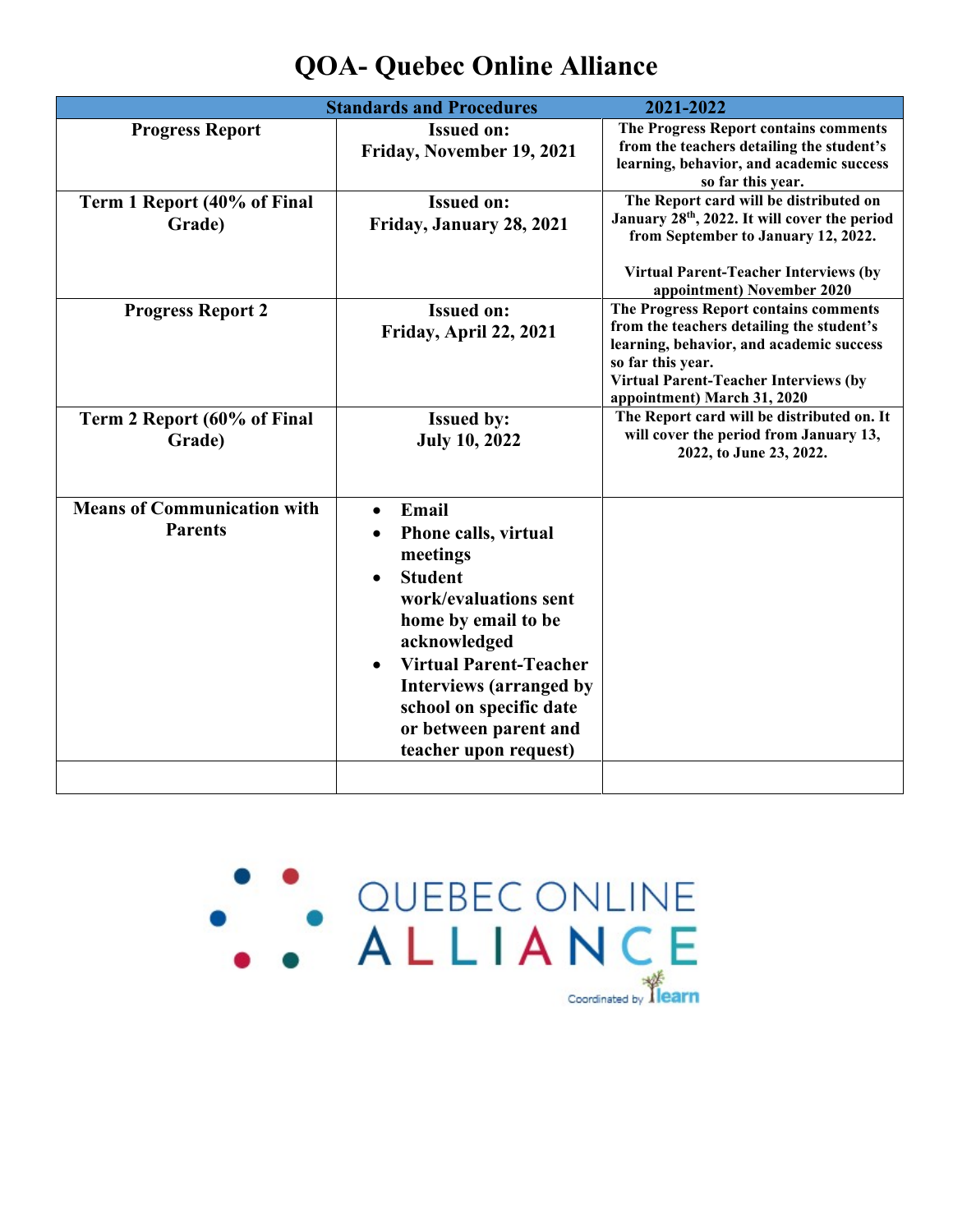|                            | COURSE OVERVIEW                     |
|----------------------------|-------------------------------------|
| Course / Grade Level       | English Language Arts / Secondary 4 |
| Teacher:                   | Stavroula Labos                     |
| <b>Contact Information</b> | $slabos(\omega)$ wqsb.qc.ca         |
| Academic Year:             | 2021-2022                           |
| School:                    | Quebec Online Alliance              |

## TERM 1

| <b>Competencies</b>                                                           | $%$ of<br>Term<br><b>Mark</b>                                                                                                                                                                                                                           |     | Term 1 Term 2 | <b>Assessment Tools</b>                                                                                                                                                                                                                                                            |  |
|-------------------------------------------------------------------------------|---------------------------------------------------------------------------------------------------------------------------------------------------------------------------------------------------------------------------------------------------------|-----|---------------|------------------------------------------------------------------------------------------------------------------------------------------------------------------------------------------------------------------------------------------------------------------------------------|--|
| <b>Competency 1-</b> Uses language to<br>communicate and learn                | 33                                                                                                                                                                                                                                                      | Yes |               | Class participation, discussions, videos, recitations, and oral<br>presentations.                                                                                                                                                                                                  |  |
| <b>Competency 2- Reads and listens to</b><br>written, spoken, and media texts | 33                                                                                                                                                                                                                                                      | Yes |               | Journals, Free Writes, Collaborative Group Work, Exit Cards, &<br>Formative Assignments.                                                                                                                                                                                           |  |
| <b>Competency 3- Produces written and</b><br>media texts                      | 34                                                                                                                                                                                                                                                      | Yes |               | Overview: The First Term will cover units such as:<br>Short Stories and their analysis, microfiction texts, Class<br>discussions/group work/quick writing tasks, Close Reading<br>Exercises, Reader Response, Article Analysis,<br>Creative Writing, Text Analysis/Response Tasks. |  |
| <b>Evaluation Procedures in virtual setting:</b>                              |                                                                                                                                                                                                                                                         |     |               |                                                                                                                                                                                                                                                                                    |  |
| During the Unit:                                                              | Evaluation Methods (e.g., End-of-term Evaluation Situation, Tests, Projects)<br>Students will be evaluated on a variety of work such as: journals, free writes, collaborative<br>group work, oral presentations, exit cards, and formative assignments. |     |               |                                                                                                                                                                                                                                                                                    |  |
| Following the Completion of a Unit:                                           | After each unit, there will be a summative assessment. These assessments can take form of<br>projects, essays, orals, layered, chunked assignments, responses, poetry writing, analysis tasks,<br>writing tasks, etc.                                   |     |               |                                                                                                                                                                                                                                                                                    |  |